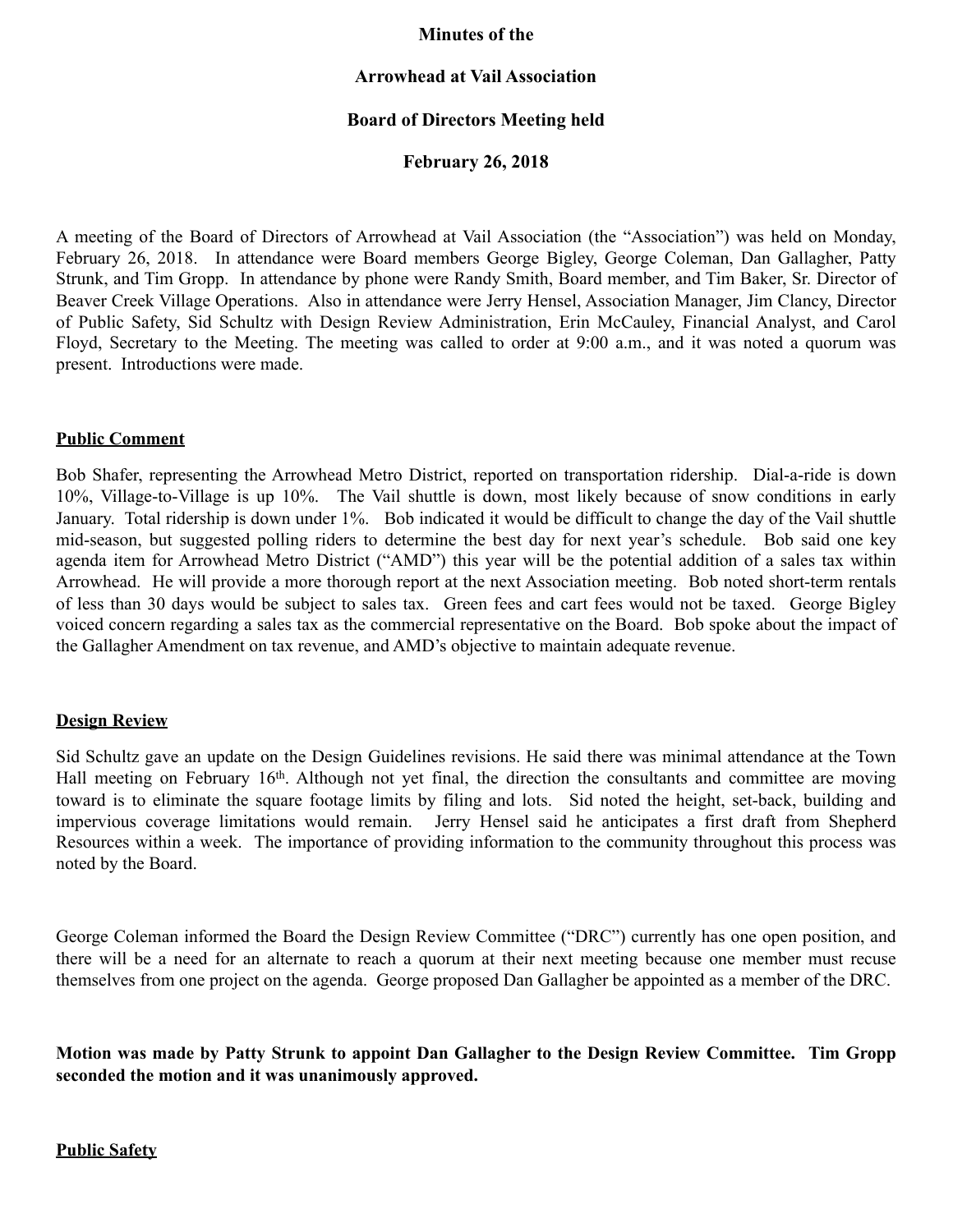Jim Clancy spoke about feedback received from the email sent in regard to the Pilgrims Down incident. One issue of concern was the speed at which the gates close, allowing vehicles to piggyback in. Jim explained the size, weight, and age of the gates do not allow them to close quickly. There are also OSHA restrictions around how fast gates can open and close. Jim stated it would likely be a significant capital investment to replace the gates and mechanisms and asked for the Board's direction if they would like to look into options and pricing. All were in agreement pedestrian gates at the east and west entrances would be ineffective. Patty Strunk informed the Board the Safety Committee has decided to move the southeast and southwest gate closures from midnight to 11:00 p.m. Jim suggested sending one comprehensive communication to announce the new access control system once it is installed and operational, gates closures, and other Public Safety updates. He will draft an outline for the Board's review at the March meeting. A question was raised as to whether the current system could alert Public Safety when a vehicle without a reader piggybacks through a gate. Jim said he is unaware of this capability and will look into it. Distribution of garage codes was discussed. Jim explained the policy changed over a year ago whereby the Reception Center is responsible for giving out codes at check in. Dan Gallagher commented on the impact of the signage directing pedestrians to stay on the sidewalk at the circle parking area and asked about a schedule for staffing that area. Jim Clancy said Public Safety is aware of the busy times and will patrol that area when staff is available. When asked about parking lot operations this season, Jim said it has gone well with occasional closures for short periods of time on snow days, but that they have been able to maintain space for residents. He noted tags are required for entry into the parking lot.

# **Committees**

George Coleman presented a list of committees and members, and asked for any changes to be emailed to him. He encouraged committee chairpersons to identify committee members who are able to continue on committees and become chairpersons, noting they do not have to be members of the Board. He said there is currently an opening on the Communications Committee and asked for recommendations to fill the vacancy. George spoke about a template he will be sending to Board members to create a database of community members, including their professional background and experience, for the purpose of consulting and utilizing their expertise.

Activities: George Coleman reported there has not been sufficient snow to schedule the full moon snowshoe walk. George said the same pro will be coming back for the tennis program this summer. Jerry Hensel added that courts three and four will be resurfaced by Beard Tennis to mitigate a moisture issue. George Bigley announced Beaver Creek Tennis Center has hired the Cliff Drysdale Tennis organization to manage their program this summer. George Coleman suggested consideration of an Association winter community event similar in appeal to the 4th of July summer event. This was referred to the Activities Committee. Jerry gave an update on the status of the proposed trails. He has been in discussion with Vail Resorts trail crew and the Legal Department in Broomfield. Although final approval has not been received, he said he is encouraged by the direction it is going. If approved, construction would begin in early spring. When asked about Bachelor Gulch Village Association's contribution toward the project, Tim Baker answered it will be presented for consideration at their March 29<sup>th</sup> Board meeting.

Snow: George commended the diligence of this committee and Vail Resorts' positive strong response. Dan Gallagher relayed positive feedback he has received pertaining to grooming of the snowshoe trail.

Strategic Planning: Dan Gallagher reported the committee has sorted the Association's Strengths, Weaknesses, Opportunities, and Threats ("SWOT"), and are ready to move forward with establishing smart short and long-term goals based on the analysis. In addition, George Coleman requested the committee review short-term rentals, positioning Arrowhead for the future, amenities to improve or add, and to determine cost of the proposed pool.

Image/Landscaping/Beautification: Patty Strunk said the Cresta project, from the Parking Lot to Alpine Club, will begin as soon as weather allows in the spring. Jerry Hensel added it will be targeted for completion by Memorial Day. Patty described changes that will occur at the front entrance to include removal of trees and moving the flower berms back from the street. She noted trees have been trimmed six to seven feet from their base along Arrowhead Drive to improve site view. Bob Shafer commented about a blind spot at the intersection of Sawatch and Arrowhead Drive. Jerry Hensel said he has addressed this with the landscaper and a different variety of flower with a lower profile will be planted in those two beds.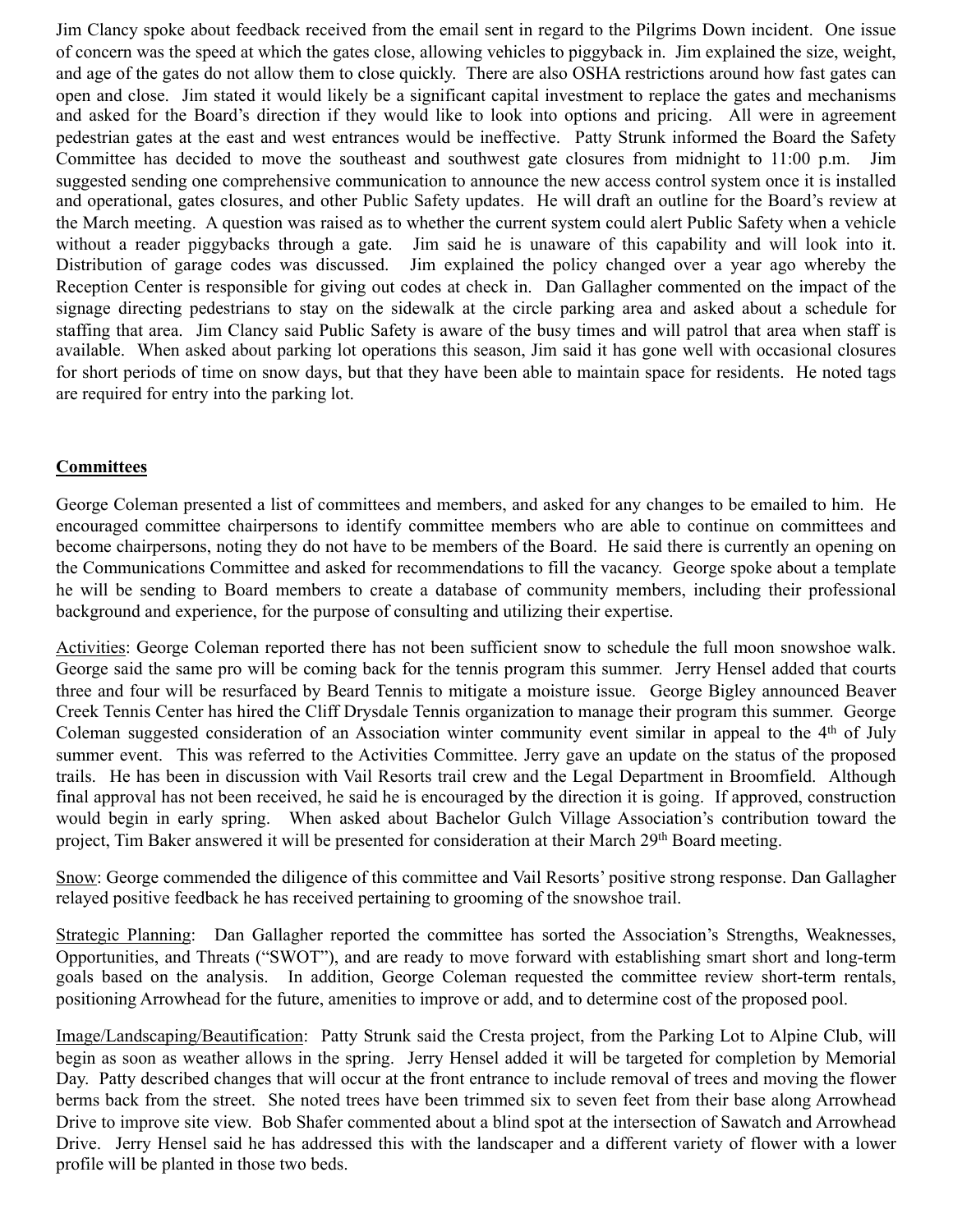Nominating: Dan reported the committee has a great list of candidates, and will reach out for other suggestions.

Inter-Community Council: Randy Smith referred to a document he created to identify marketing issues and strategies, both internal and external. He said one exercise will be to determine the right brand for Arrowhead. Randy added the Urban Land Institute Panel characterized the current logo as dated. He said there is a need to make the website more meaningful for residents and link other social media elements. He further spoke about ways of connecting with search engines providing more visibility to Arrowhead. Real estate brokers have expressed the desire for brochures, and a decision will have to be made if that is something money is spent on. Randy spoke about potential marketing firms, noting cost sharing of the development of concepts is to be determined. He welcomed input, and offered this as a framework for discussion with friends and neighbors to determine what is Arrowhead, and what are the characteristics and traits to be defined. George Bigley brought up Arrowhead's desire to be private and exclusive, the conflict of marketing, and balancing the right message. He advised the Board, Beaver Creek is a licensed trademark brand and use would not be allowed as part of the Arrowhead brand.

# **Pool Placement Study**

Kent Kriehn joined the meeting to present revised pool placement plans, putting the pool at the east or west end, and making it 75 feet long. Positioning the pool to the west would require a high retaining wall of approximately 23 feet. Locker room and showers would be located on the far west end, with a hot tub on the east end. This would keep the existing playground and restroom as situated. The view from properties to the west was discussed. George Bigley commented that noise would likely be more of a concern than view. Kent added that there could be constructability issues as shown, and may require moving the pool 15 feet eastward. George Coleman said that would require moving or eliminating some playground equipment. Kent showed plans for locating the pool to the east with a hot tub placed as far east as possible. This would involve relocation of the irrigation pipe, tearing down the existing restroom, and would impact the playground equipment. Wall heights would be substantially less. Preference among the Board was for placement toward the west. George suggested this project be moved to the Strategic Planning Committee. Kent cautioned that the plans presented are spatial concepts and will evolve.

# **Committees** (Continued)

Past Presidents Council: George Coleman explained the immediate past president will chair Past Presidents Council on an annual basis. Rick Bross has asked for topics the Board would like the council to review. To start, he intends to describe work that has been done recently, hold a roundtable on the current state of Arrowhead, provide a Snow Committee update, discuss short-term rentals throughout the valley and within Arrowhead, and give an update on the Design Guidelines rewrite.

HOA Presidents Council: Tim Gropp informed the Board he has received a good response to the HOA Presidents Council and plans to schedule the first meeting on March 12<sup>th</sup>. At this meeting, Tim anticipates the council will establish an agenda and purpose going forward. He will share the thoughts from that group at the next Board meeting.

# **Financials**

Erin McCauley reviewed the financials as of January 31, 2018. Erin explained the budget was built by month based on historical data over the past two years. Currently, \$2K in transfer fees have been received resulting in an unfavorable variance of \$11K. \$40K in transfer fees are anticipated by the end of March which should meet the estimated budget. Savings in trash removal is related to timing of the invoice. All other expenses are in line with budget. In Improvements, the expenses shown are costs related to the pool feasibility study. Erin said all assessments have been billed out and approximately 40% have been received. She spoke about fielding calls related to the annual assessment increase.